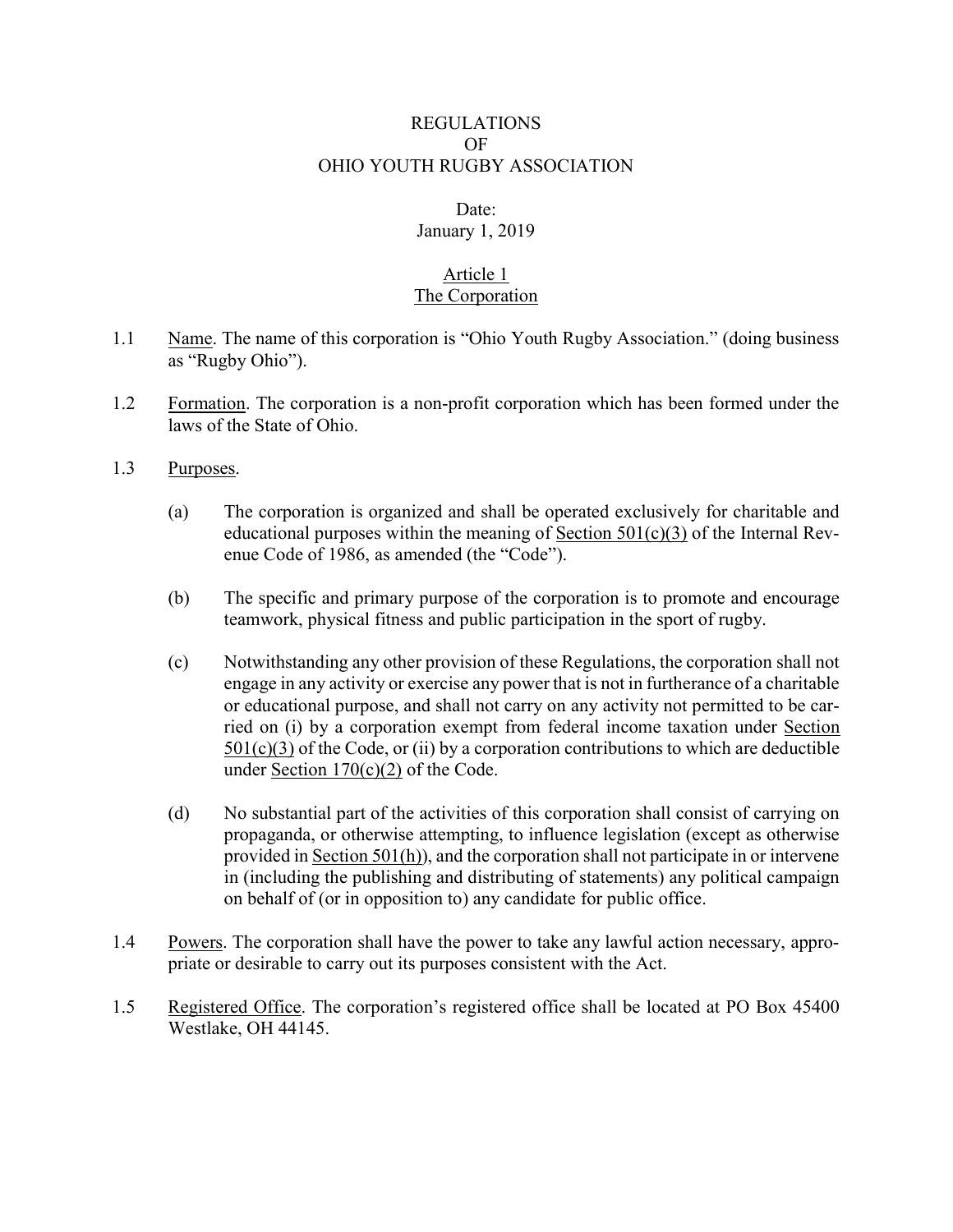## Article 2 Board of Directors

- 2.1 General Powers. Except as set forth in the Articles of Incorporation or these Regulations, all corporate powers of the corporation shall be exercised by or under the authority of, and the business and affairs of the corporation managed under the direction of, the Board of Directors. The Board of Directors shall exercise the powers of the corporation and manage the business and affairs of the corporation in accordance with Sections 1.3 and 1.4.
- 2.2 Restrictions on Authority. The Board of Directors shall not have the power to do any of the following without the prior written consent of a two-thirds majority of the Board of Directors:
	- (a) Amend or restate the Articles of Incorporation or Regulations of the corporation;
	- (b) Dissolve, merge or transfer all or substantially all of the assets of the corporation;
	- (c) Purchase, lease or otherwise acquire real property;
	- (d) Sell, lease, transfer or encumber the real property of the corporation; or
	- (e) Make any unbudgeted expenditure or series of expenditures in excess of \$5,000.00.
- 2.3 Number. The number of Directors shall be composed of not less than nine (9) nor more than twenty-five (25) Directors, the specific number to be set by resolution of the Board of Directors. The minimum and maximum number of Directors may be changed from time to time by amendment to these Regulations, but no decrease in the number of Directors shall have the effect of shortening the term of any incumbent Director.
- 2.4 Term. Each Director shall serve a two-year term following their appointment. Despite the expiration of a Director's term, each Director shall continue to serve until the Director's successor is appointed and qualifies or until there is a decrease in the number of Directors and the Director is not re-appointed.
- 2.5 Resignation. A Director may resign at any time by delivering written notice to the Board of Directors or the corporation. A resignation is effective when the notice is received by the Board of Directors or the corporation unless the notice specifies a later effective date. Once delivered, a notice of resignation is irrevocable unless revocation is permitted by the Board of Directors.
- 2.6 Removal. A two thirds majority of the Board of Directors may at any time remove one or more Directors with or without cause; provided, however, that a Director may be removed by the Board of Directors only at a Board of Directors meeting called for the purpose of removing the Director and the meeting notice must state that the purpose, or one of the purposes, of the meeting is removal of the Director.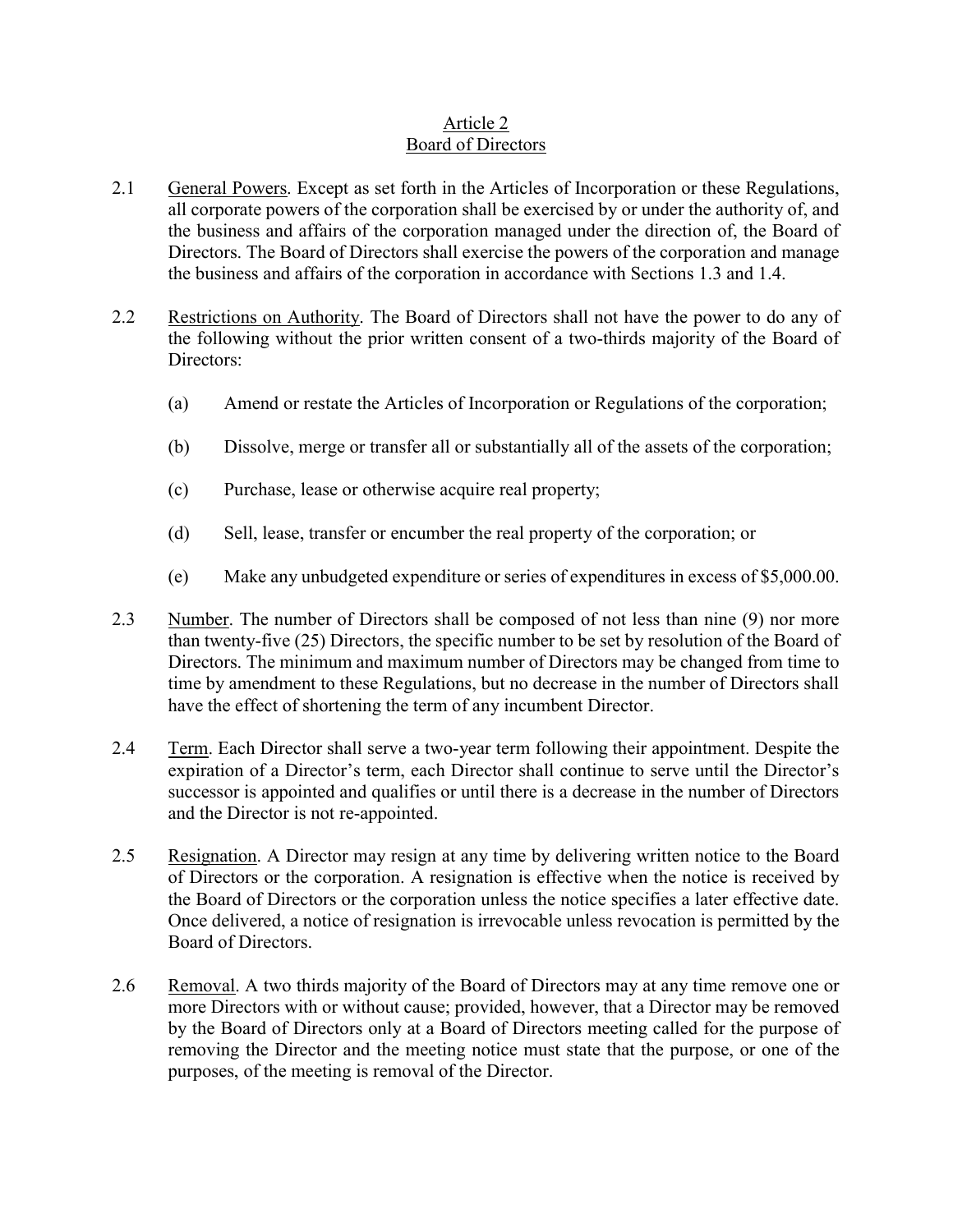- 2.7 Vacancies. If a vacancy occurs on the Board of Directors, including a vacancy resulting from an increase in the number of Directors, the remaining Directors may fill the vacancy by appointing an individual to the Board of Directors.
- 2.8 Standard of Conduct.
	- (a) A Director shall discharge the duties of a Director, including the Director's duties as a member of a Committee:
		- (i) In good faith;
		- (ii) With the care an ordinarily prudent person in a like position would exercise under similar circumstances; and
		- (iii) In a manner the Director reasonably believes to be in the best interests of the corporation.
	- (b) In discharging the duties of a Director, a Director is entitled to rely on information, opinions, reports or statements, including financial statements and other financial data, if prepared or presented by:
		- (i) One or more Officers or employees of the corporation whom the Director reasonably believes to be reliable and competent in the matters presented;
		- (ii) Legal counsel, public accountants or other persons as to matters the Director reasonably believes are within the person's professional or expert competence; or
		- (iii) A Committee of the Board of Directors of which the Director is not a member, as to matters within its jurisdiction, if the Director reasonably believes the Committee merits confidence.
	- (c) A Director is not acting in good faith if the Director has knowledge concerning the matter in question that makes reliance otherwise permitted by Section 2.8(b) unwarranted.
- 2.9 Conflicts of Interest.
	- (a) If a Director knows or reasonably believes that a conflict of interest transaction in which the Director has a direct or indirect interest is to be discussed or voted on at a meeting, the Director shall, either prior to or at the meeting, disclose fully to the Board of Directors or to a Committee of the Board of Directors the material facts of the transaction and the Director's interest in the transaction.
	- (b) A conflict of interest transaction may be approved by the vote of the Board of Directors or a Committee of the Board of Directors if the material facts of the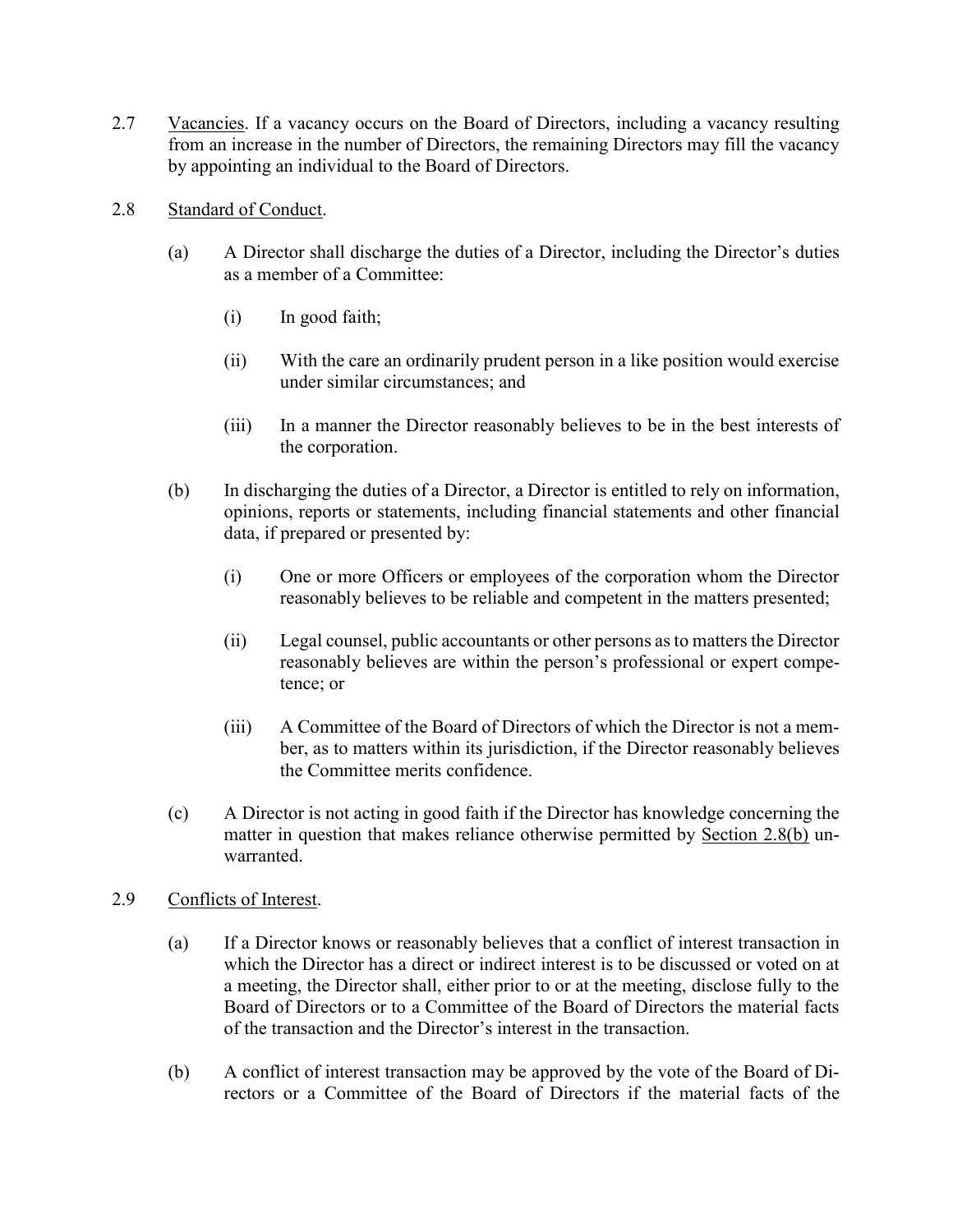transaction and the Director's interest in the transaction are disclosed fully or known to the Board of Directors or Committee of the Board of Directors. A conflict of interest transaction is authorized, approved and ratified if it receives the affirmative vote of a majority of the Directors who have no direct or indirect interest in the transaction; provided, however, a conflict of interest transaction may not be authorized, approved or ratified by less than five (5) Directors. If a majority of the Directors who have no direct or indirect interest in the transaction votes to authorize, approve or ratify the transaction, a quorum is present for the purposes of taking action under this Section 2.9(b). The presence of, or vote cast by, a Director with a direct or indirect interest in the transaction shall not affect the validity of any action taken if the transaction is otherwise approved as provided in this Section 2.9(b).

- (c) A conflict of interest transaction is not voidable and may not be the basis for imposing liability on a Director if the transaction was entered into or is approved as provided in Section 2.9(b).
- (d) A "conflict of interest" transaction is a transaction with the corporation in which a Director has a direct or indirect interest (whether financial or otherwise and whether actual or potential).
- (e) A Director has an "indirect interest" in a transaction if (i) a family member of the Director is a party to the transaction, (ii) another entity in which the Director has a material interest is a party to the transaction, or (iii) another entity of which the Director is a director, officer or trustee is a party to the transaction, and the transaction is or should be considered by the Board of Directors.
- (f) A "family member" of an individual shall include the individual's brothers and sisters (whether by whole blood or half blood), spouse, ancestors, lineal descendants and in-laws of any of the foregoing. A legally adopted child of an individual shall be treated as a child of such individual by blood.
- 2.10 Liability. No Director shall be personally liable to the corporation or the members, if any, for monetary damages for conduct as a Director; provided, however, that this Section 2.10 shall not eliminate or limit the liability of a Director for (i) any act or omission occurring prior to the effective date of these Regulations, (ii) any breach of the Director's duty of loyalty to the corporation, (iii) acts or omissions not in good faith which involve intentional misconduct or a knowing violation of law, (iv) any unlawful distribution, (v) any transaction from which the Director derived an improper personal benefit, and (vi) any act or omission in violation of ORS 65.361 to ORS 65.367.
- 2.11 Compensation. No Director shall receive any compensation for services rendered as a Director. The corporation may, in its sole discretion, reimburse a Director for any reasonable expenses incurred by the Director in connection with the attendance of any meeting.

## Article 3 Board of Directors Meetings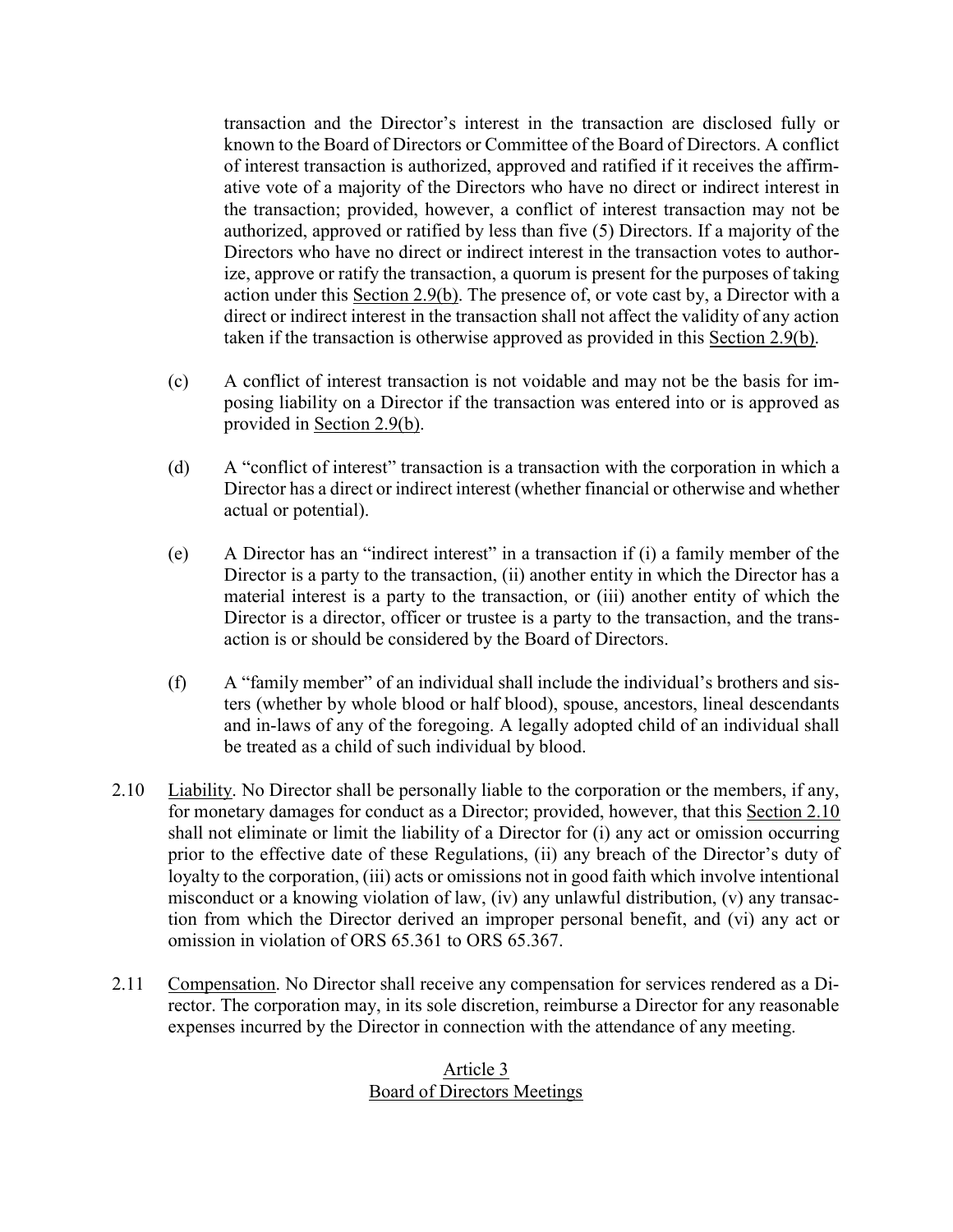- 3.1 Regular Meetings. The Board of Directors shall hold a minimum of three (3) regular meetings each calendar year on such dates and at such times as may be designated by the Board of Directors, or, if not so designated, then on September 15 and April 15 of each year, for the purpose of discussing the business and affairs of the corporation. If the day fixed for a regular meeting is a holiday in the State of Ohio, the meeting shall be held on the next succeeding business day. Unless otherwise designated by the Board of Directors, regular meetings shall be held at the corporation's principal office. Regular meetings of the Board of Directors may be held without notice of the date, time, place or purpose of the meeting.
- 3.2 Special Meetings. The Board of Directors shall hold a special meeting on the call of the President or any two Directors. Special meetings of the Board of Directors must be preceded by at least two days' notice to each Director of the date, time and place of the meeting. Except as otherwise required under the Act or these Regulations, the notice need not describe the purposes of the special meeting.
- 3.3 Waiver of Notice.
	- (a) A Director may at any time waive any notice required by law, the Articles of Incorporation or these Regulations. Except as set forth in Section 3.3(b), the waiver must be in writing, must be signed by the Director, must specify the meeting for which notice is waived, and must be delivered to the corporation for inclusion in the minutes or filing with the corporate records.
	- (b) A Director's attendance at a meeting waives objection to lack of notice or defective notice of the meeting unless the Director at the beginning of the meeting, or promptly upon the Director's arrival, objects to holding the meeting or transacting business at the meeting and does not thereafter vote for or assent to any action taken at the meeting.
- 3.4 Quorum. A majority of the number of Directors in office immediately before a meeting of the Board of Directors begins constitutes a quorum for that meeting.
- 3.5 Voting.
	- (a) If a quorum is present when a vote is taken, the affirmative vote of a majority of Directors present when the act is taken is the act of the Board of Directors. A Director is considered present regardless of whether the Director votes or abstains from voting.
	- (b) A Director who is present at a meeting of the Board of Directors or at a Committee of the Board of the Directors when corporate action is taken is deemed to have assented to the action taken unless:
		- (i) The Director objects at the beginning of the meeting, or promptly upon the Director's arrival, to holding the meeting or transacting business at the meeting;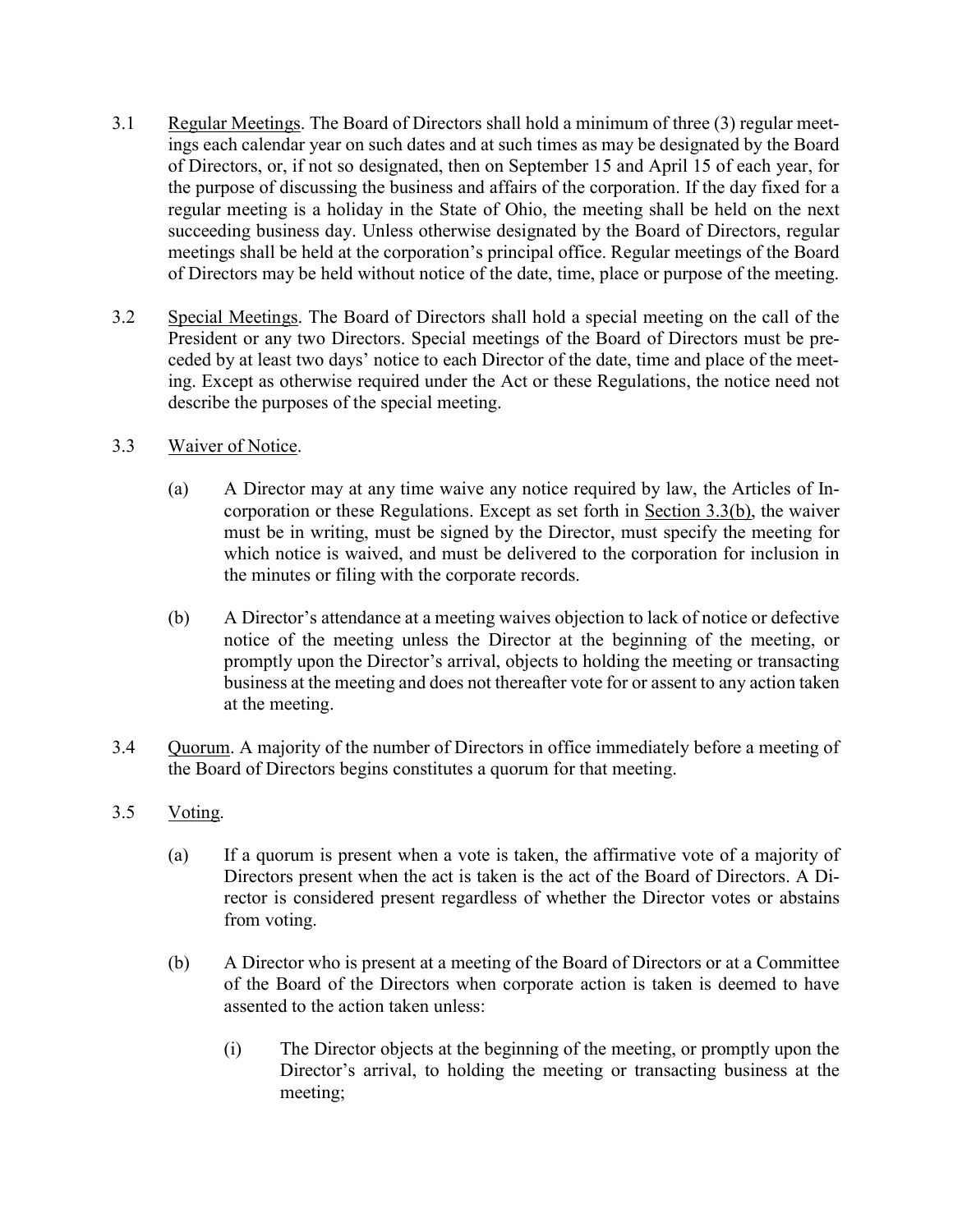- (ii) The Director's dissent or abstention from the action taken is entered in the minutes of the meeting, or
- (iii) The Director delivers written notice of dissent or abstention to the presiding officer of the meeting before its adjournment or to the corporation immediately after adjournment of the meeting.

The right of dissent or abstention is not available to a Director who votes in favor of the action taken.

- 3.6 Telephone Meetings. The Board of Directors may permit any or all Directors to participate in a regular or special meeting by, or conduct the meeting through, use of any means of communication by which all Directors participating may simultaneously hear each other during the meeting. A Director participating in a meeting by this means is deemed to be present in person at the meeting.
- 3.7 Action Without a Meeting. Action required or permitted to be taken at a meeting of the Board of Directors may be taken without a meeting if the action is taken by all member of the Board of Directors. The action must be evidenced by one or more written consents describing the action taken, signed by each Director, and included in the minutes or filed with the corporate records reflecting the action taken. Action taken without a meeting is effective when the last Director signs the consent, unless the consent specifies an earlier or later effective date. Any transmission by authorized communications equipment that contains an affirmative vote or approval of the person sending the transmission is a signed writing for purposes of this section. The date on which that transmission by authorized communications equipment is sent is the date on which the writing is signed.

## Article 4 Committees of the Board of Directors

- 4.1 Committees. The Committees proscribed in these Regulations shall be standing committees. Except as otherwise provided by these Regulations, the majority of the members of each committee shall be directors. Persons who are not members of the Board of Directors shall be eligible to serve on committees other than the Executive Committee.
- 4.2 Standing Committees. The Corporation shall have the following standing committees: Executive Committee, Communications/Public Relations Committee, Competitions Committee, Development and Marketing Committee, Education Committee, Finance Committee, and Governance Committee. Except as otherwise specifically provided by these Regulations, the President shall appoint Committee Chairs and the members of the committees. The Chairs of all standing Committees shall be directors. At a committee meeting a quorum shall be one-half the members of the committee, provided that a majority of those counted toward the quorum are directors. Subject to applicable limitations contained in these Regulations, minutes shall be kept of each committee meeting and signed by the Committee Chair or any other member of the Committee and shall be filed in the records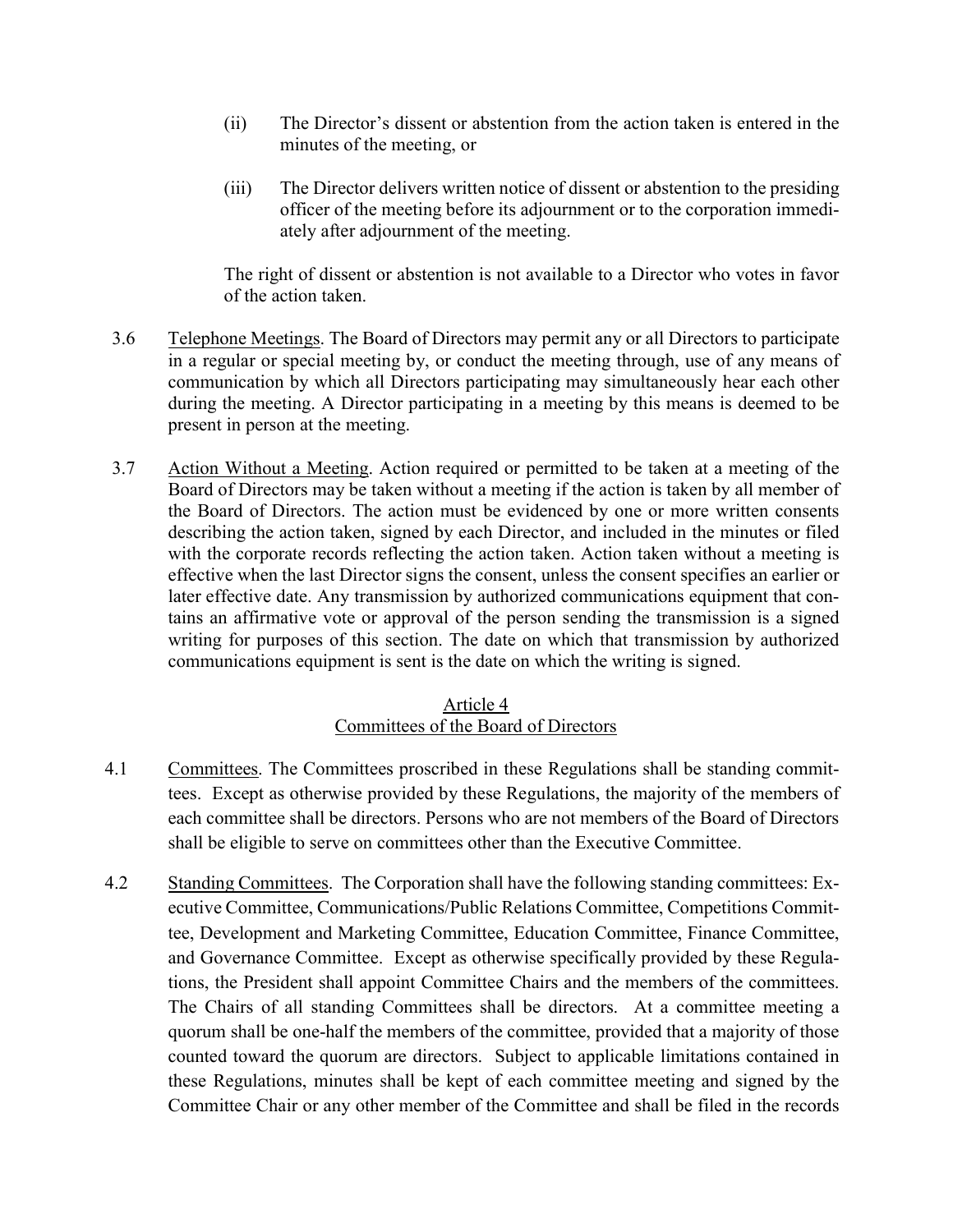of the corporation. Standing Committees may from time to time create subcommittees as they deem appropriate.

- (a) Executive Committee. The Executive Committee shall have all the powers and authority of the Board of Directors in the intervals between meetings of the board to manage the affairs of the Corporation, except for the power to amend the Articles of Incorporation and the Code of Regulations, and is subject to the direction and control of the full board. The Executive Committee shall establish the terms of employment of all employees of the Corporation, shall conduct employee evaluations at least annually, and shall determine changes in compensation and benefits for employees. The officers and immediate past President if still serving as a Director, shall serve as members of the Executive Committee. The President shall be the Chair of the Executive Committee and shall have the authority to appoint additional members to the committee as warranted, subject to the last sentence of this paragraph. The Executive Committee shall meet at regular intervals appropriate to conduct necessary business. All members of the Executive Committee shall be Appointed Directors.
- (b) Communications/Public Relations Committee. The Communications/Public Relations Committee shall take steps to promote the sport and improve communications with the Corporation's stakeholders.
- (c) Competitions Committee. The Competitions Committee shall oversee development of the league structure and schedules.
- (d) Development and Marketing Committee. The Development Committee shall lead the board's participation in resource development and fund-raising. It shall help educate directors about the organization's program plans and the resources needed to realize those plans. The Committee shall provide information about the status of the Corporation's fund-raising activities in particular and shall play a strong role in identifying, cultivating, and approaching major donors. Through marketing efforts, the Committee will promote the sport and the Rugby Ohio brand. It will develop materials to support club growth, growth of women's rugby, and growth of youth and high school rugby.
- (e) Education Committee. The Education Committee Develop shall be responsible for developing programming for both coaches and players through camps, clinics, webinars, and improved website content for all users. It shall also update and keep current the Rugby Ohio Coaches' Manual.
- (f) Finance Committee. The Finance Committee shall be charged with developing and recommending the annual budget; monitoring revenue and income statements; and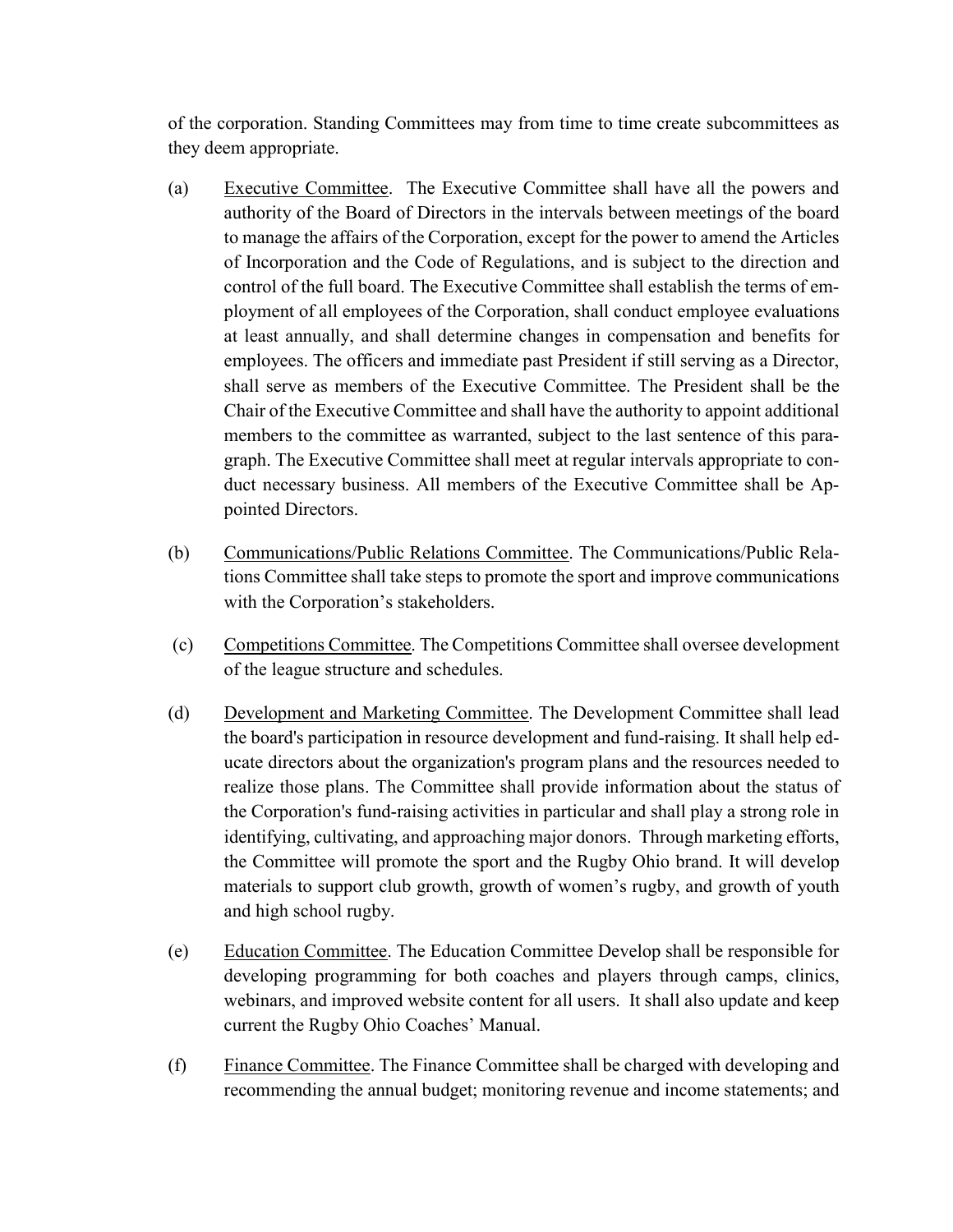reviewing the annual Form 990, The Form 522, and the state of Ohio annual charitable registration. The Finance Committee shall also oversee the accounting and financial reporting policies and practices; internal controls (including disclosure controls and procedures); and the quality and objectivity of the financial statements.

- (g) Governance Committee. The Governance Committee shall ensure that the Board functions at the highest level of effectiveness; assess Board size, structure and composition; establish director selection and engagement criteria; facilitate and evaluate the contribution of each director; recruit and engage new directors; recommend a slate to stand for election to fill the officer positions. The committee shall make recommendations to enhance governance; and be responsible for such other matters assigned to it by the Board of Directors, the Executive Committee, or the President. The Governance Committee shall review and update these corporate regulations as needed; keep the Corporation's policies and procedures updated to conform with changes in USA Rugby rules and changes adopted by the Board of Directors, and oversee the development of written policies and procedures for internal administration. The Governance Committee shall also ensure that the Board functions at the highest level of effectiveness; assess Board size, structure and composition; establish director selection and engagement criteria; facilitate and evaluate the contribution of each director; recruit and engage new directors; recommend a slate to stand for election to fill the officer positions. The committee shall make recommendations to enhance governance; and be responsible for such other matters assigned to it by the Board of Directors, the Executive Committee, or the President.
- 4.3 Working Groups. Working Groups may be appointed by the Chair of the Board as circumstances warrant. A Working Group shall limit its activities to the accomplishment of the tasks for which it was appointed and shall have no power to act except as specifically authorized by the Board of Directors. Upon completion of the task for which it was appointed, Working Group shall stand dissolved.
- 4.4 Term. Unless otherwise specified by the Board of Directors, the terms of all Committee members expire at the first regular meeting of the Board of Directors in each calendar year. Despite the expiration of a Committee member's term, the Committee member shall continue to serve until the Committee member's successor is elected and qualifies or until there is a decrease in the number of Committee members and the Committee member is not reappointed.
- 4.5 Resignation. A member of a Committee may resign at any time by delivering written notice to the President of the Committee or the Board of Directors. A resignation is effective when the notice is received by the President of the Committee or the Board of Directors unless the notice specifies a later effective date. Once delivered, a notice of resignation is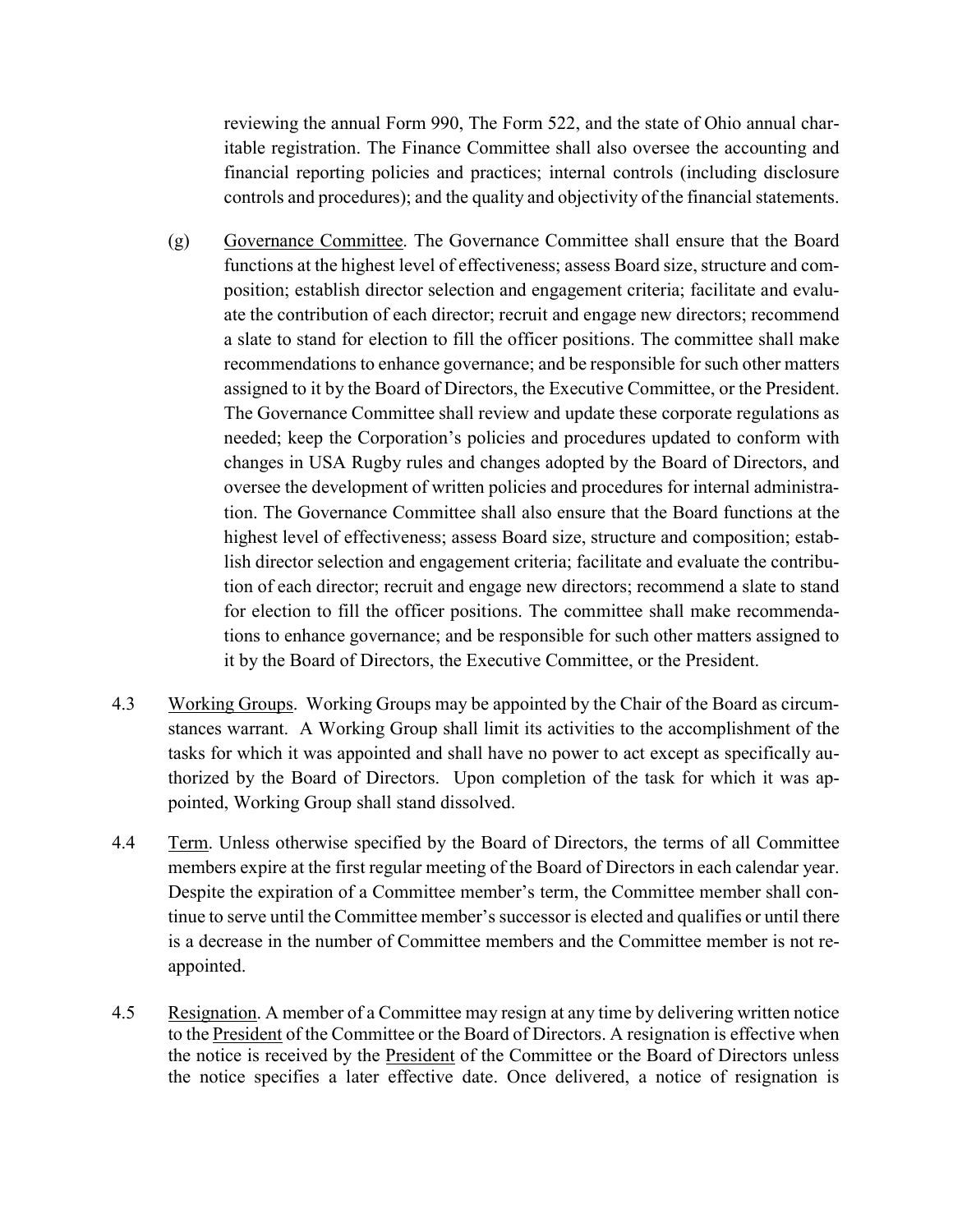irrevocable unless revocation is permitted by the President of the Committee or the Board of Directors.

- 4.6 Removal. The Board of Directors may at any time remove one or more member of a Committee with or without cause.
- 4.7 Vacancies. If a vacancy occurs on a Committee, including a vacancy resulting from an increase in the number of members of the Committee, the Board of Directors may fill the vacancy by appointing a Director to the Committee.
- 4.8 Committee Meetings. Each Committee shall hold regular meetings on such dates and at such times as may be designated by the Committee. Each Committee shall hold a special meeting on the call of the Chair of the Committee or any two member of the Committee. To the extent not inconsistent with this Section 4.8, the provisions of Article III governing Board of Directors meetings shall apply to Committee meetings.
- 4.10 Standard of Conduct. The standards of conduct set forth in Section 2.8 shall apply to all Committee members. The creation of, delegation of authority to, or action by a Committee does not alone constitute compliance by a Director with the standards of conduct set forth in Section 2.8.

#### Article 5 **Officers**

- 5.1 Officers. The Officers of the corporation shall include a President, a Vice-President, a Secretary and a Treasurer, and such other Officers as the Board of Directors may from time to time establish. The same individual may simultaneously hold more than one office in the corporation.
- 5.2 Election. The Board of Directors shall elect the Officers at the first regular meeting of the Board of Directors in each calendar year.
- 5.3 Term. Unless otherwise specified by the Board of Directors, the terms of all Officers expire at the first regular meeting of the Board of Directors in each calendar year. Despite the expiration of an Officer's term, each Officer shall continue to serve until the Officer's successor is elected and qualifies or until the office is abolished.
- 5.4 Resignation. An Officer may resign at any time by delivering written notice to the Board of Directors. A resignation is effective when the notice is received by the Board of Directors unless the notice specifies a later effective date. Once delivered, a notice of resignation is irrevocable unless revocation is permitted by the Board of Directors.
- 5.5 Removal. The Board of Directors may at any time remove any Officer with or without cause.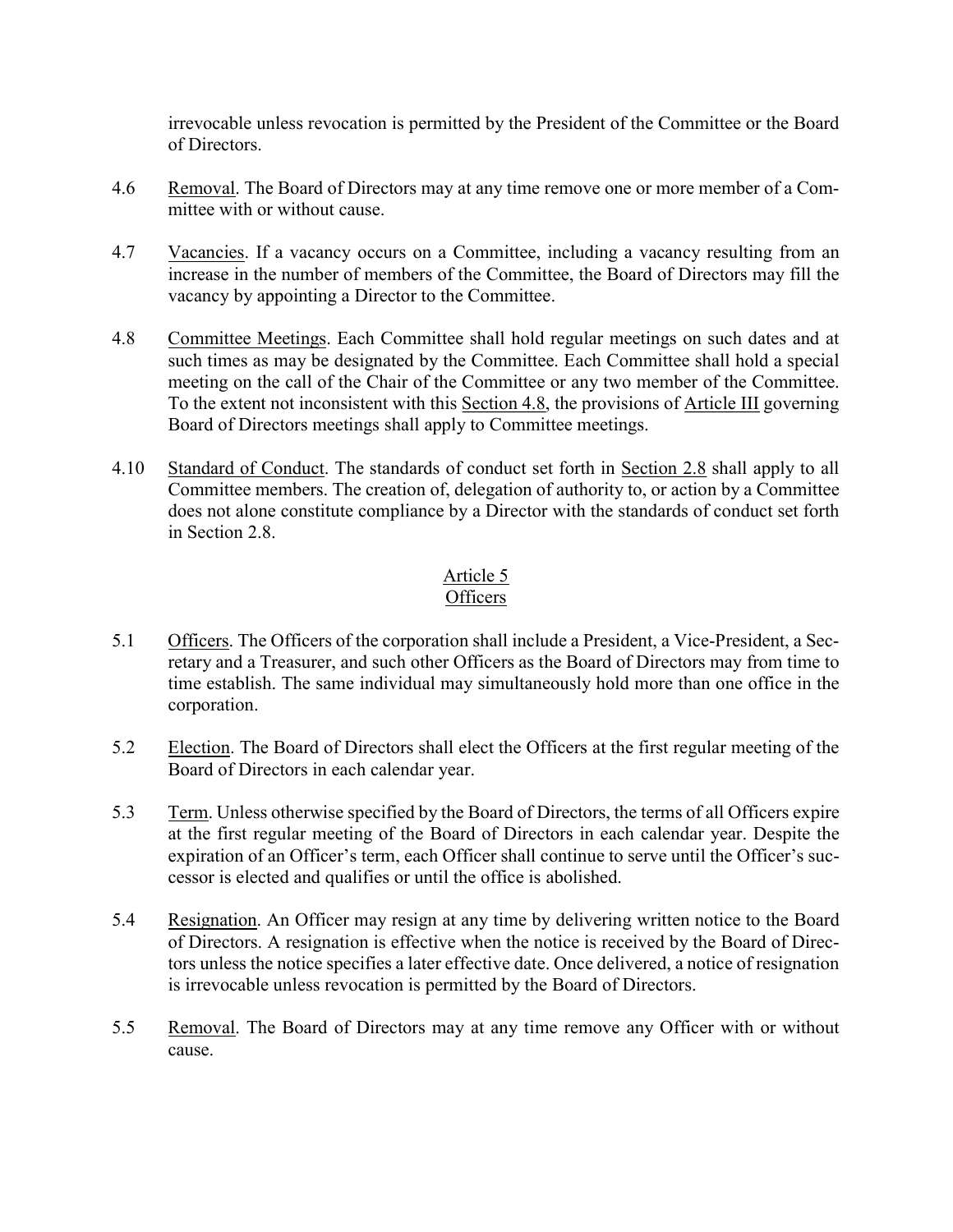- 5.6 Vacancies. If a vacancy occurs in an office, the Board of Directors may fill the vacancy by appointing an Officer to the office.
- 5.7 Authority. Each Officer has the authority and shall perform the duties set forth in these Regulations and, to the extent consistent with these Regulations, has the authority and shall perform the duties prescribed by the Board of Directors or by direction of an Officer authorized by the Board of Directors to prescribe the authority and duties of other Officers.
- 5.8 Standard of Conduct. The standards of conduct set forth in Section 2.8 shall apply to all Officers; provided, however, that Section 2.8(b)(3) shall not apply to Officers.
- 5.9 Liability. The liability provisions set forth in Section 2.10 shall apply to all Officers.
- 5.10 Contract Rights. The appointment of an Officer does not itself create contract rights.
- 5.11 President. The President shall be the principal executive officer of the corporation and shall, subject to the control of the Board of Directors, supervise, direct and control the business and affairs and the other Officers of the corporation. The President shall preside at all membership meetings and at all meetings of the Board of Directors. The President shall perform all duties commonly incident to the office of President and such other duties as from time to time may be assigned by the Board of Directors.
- 5.12 Vice-President. The Vice-President shall perform all of the duties of the President in the absence or disability of the President and shall perform such other duties as from time to time may be assigned by the Board of Directors.
- 5.13 Secretary. The Secretary shall (i) prepare the minutes of all membership meetings, all meetings of the Board of Directors, and all meetings of all Committees of the Board of Directors, (ii) maintain a copy of all of the records, accounts and reports of the corporation at the corporation's principal office, (iii) supervise all correspondence of the corporation, (iv) ensure that all notices are duly given in accordance with the provisions of these Regulations or as may be required by law or contract, (v) countersign all instruments requiring the seal of the corporation except when the power to sign or execute is expressly delegated to another Officer by the Board of Directors or these Regulations, (vi) authenticate records of the corporation, and (vii) in general perform all duties commonly incident to the office of Secretary and such other duties as from time to time may be assigned by the Board of Directors or an Officer authorized by the Board of Directors to prescribe the duties of other Officers.
- 5.14 Treasurer. The Treasurer shall (i) have charge and custody of and be responsible for all funds of the corporation, (ii) maintain accurate accounts of all of the business transactions of the corporation, (iii) receive and give receipts for monies due and payable to the corporation from any source whatsoever and deposit all such monies in the name of the corporation in such banks, trust companies or other depositories as shall be selected by the Board of Directors, (iv) at each regular meeting of the Board of Directors, inform the Board of Directors of the current financial status of the corporation, (v) at the annual membership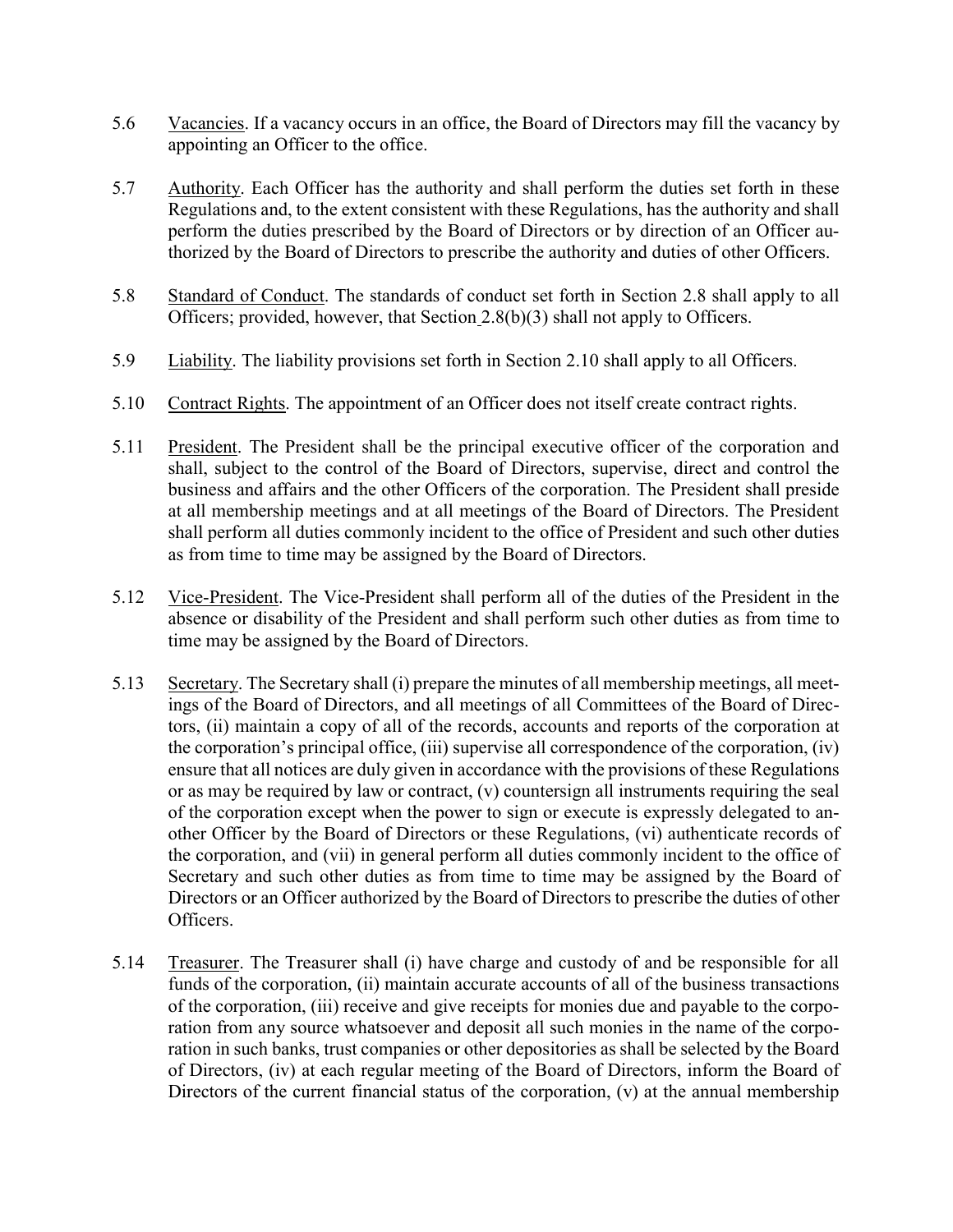meeting, present reports for the past year's finances, (vi) file IRS and state taxation and other forms when required, and (vii) in general perform all duties commonly incident to the office of Treasurer and such other duties as from time to time may be assigned by the Board of Directors or an Officer authorized by the Board of Directors to prescribe the duties of other Officers.

## Article 6 Contracts, Loans, Checks and Deposits

- 6.1 Contracts. Except as provided otherwise by law or these Regulations, the Board of Directors may authorize any Officers, employees or agents to enter into any contract or execute and deliver any instrument in the name and on behalf of the corporation, and such authority may be general or confined to specific instances. Unless so authorized, no Officer, employee or agent shall have any power or authority to bind the corporation by any contract or agreement or to pledge the corporation's credit to render it liable for any purpose or to any amount.
- 6.2 Loans. No loans shall be contracted on behalf of the corporation and no evidence of indebtedness shall be issued in the name of the corporation unless authorized by a resolution of the Board of Directors. Such authority may be general or confined to specific instances.
- 6.3 Checks and Drafts. All checks, drafts or other orders for the payment of money and notes or other evidences of indebtedness issued in the name of the corporation shall be signed by such Officers, employees or agents of the corporation as from time to time shall be determined by resolution of the Board of Directors.
- 6.4 Deposits. All funds of the corporation not otherwise employed shall be deposited from time to time to the credit of the corporation in such banks, trust companies or other depositories as the Board of Directors may select.

## Article 7 Records, Accounts and Reports

- 7.1 Records, Accounts and Reports. The corporation shall maintain the following records, accounts and reports at its principal office:
	- (a) Minutes of all meetings of the Board of Directors and all Committees, and records of all corporate actions taken by the Board of Directors and all Committees without a meeting;
	- (b) Accounting records of all operations and expenditures of the corporation;
	- (c) Articles of Incorporation, and all amendments and restatements currently in effect;
	- (d) Regulations, and all amendment and restatements currently in effect;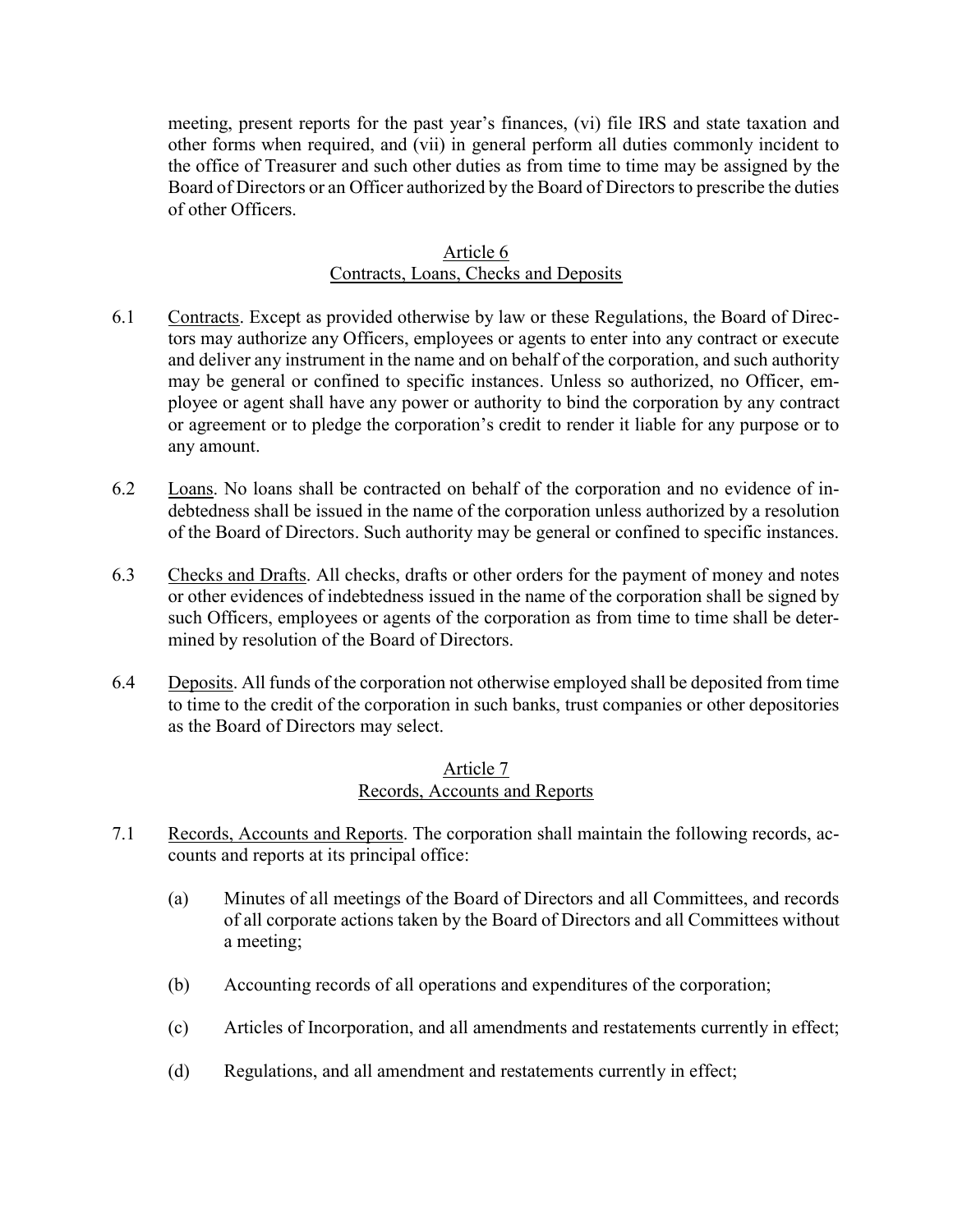- (e) A list of the names and business or home addresses of the Directors and Officers;
- (f) The last three annual financial statements of the corporation, if any, and the last three accountant's reports, if annual financial statements are reported upon by a public accountant; and
- (g) The most recent annual report of the corporation delivered to the Secretary of State.
- 7.2 Confidentiality. Except as is necessary to conduct the business of the corporation, the records, accounts and reports of the corporation shall be held in confidence by those persons with access to them to the extent such records and reports have not become known to the public.

### Article 8 Indemnification

- 8.1 Directors and Officers. The corporation shall indemnify its Directors and Officers who are made, or threatened to be made, parties to a proceeding by reason of the fact that the person is or was a Director or Officer of the corporation, for uninsured liability incurred by such persons as a result of such proceedings, to the fullest extent permitted by the Act, as the same exists or may hereafter be amended (but, in the case of alleged occurrences of actions or omissions preceding any such amendment, only to the extent that such amendment permits the corporation to provide broader indemnification rights than the Act permitted the corporation to provide prior to such amendment).
- 8.2 Employees and Other Agents. The corporation may indemnify an employee or other agent who is made, or threatened to be made, a party to a proceeding by reason of the fact that the person is or was an employee or agent of the corporation, for uninsured liability incurred by such person as a result of such proceeding.
- 8.3 No Presumption of Bad Faith. The termination of any proceeding by judgment, order, settlement, conviction or upon a plea of nolo contendere or its equivalent shall not, of itself, create a presumption that the person did not act in good faith and in a manner which the person reasonably believed to be in or not opposed to the best interests of the corporation or, with respect to any criminal proceeding, that the person had reasonable cause to believe that its conduct was unlawful.
- 8.4 Advances of Expenses to Directors and Officers. The uninsured reasonable expenses incurred by a Director or Officer in any proceeding to which that person is made a party by reason of the fact that the person is or was a Director or Officer shall, at the written request of the Director or Officer, be paid by the corporation prior to final judgment or disposition of the matter, if the Director or Officer furnishes the corporation (i) a written affirmation of such person's good faith belief that such person is entitled to be indemnified by the corporation, and (ii) a written undertaking to repay such advance to the extent that it is ultimately determined by a court that such person is not entitled to be indemnified by the corporation. Such advances shall be made without regard to the person's ability to repay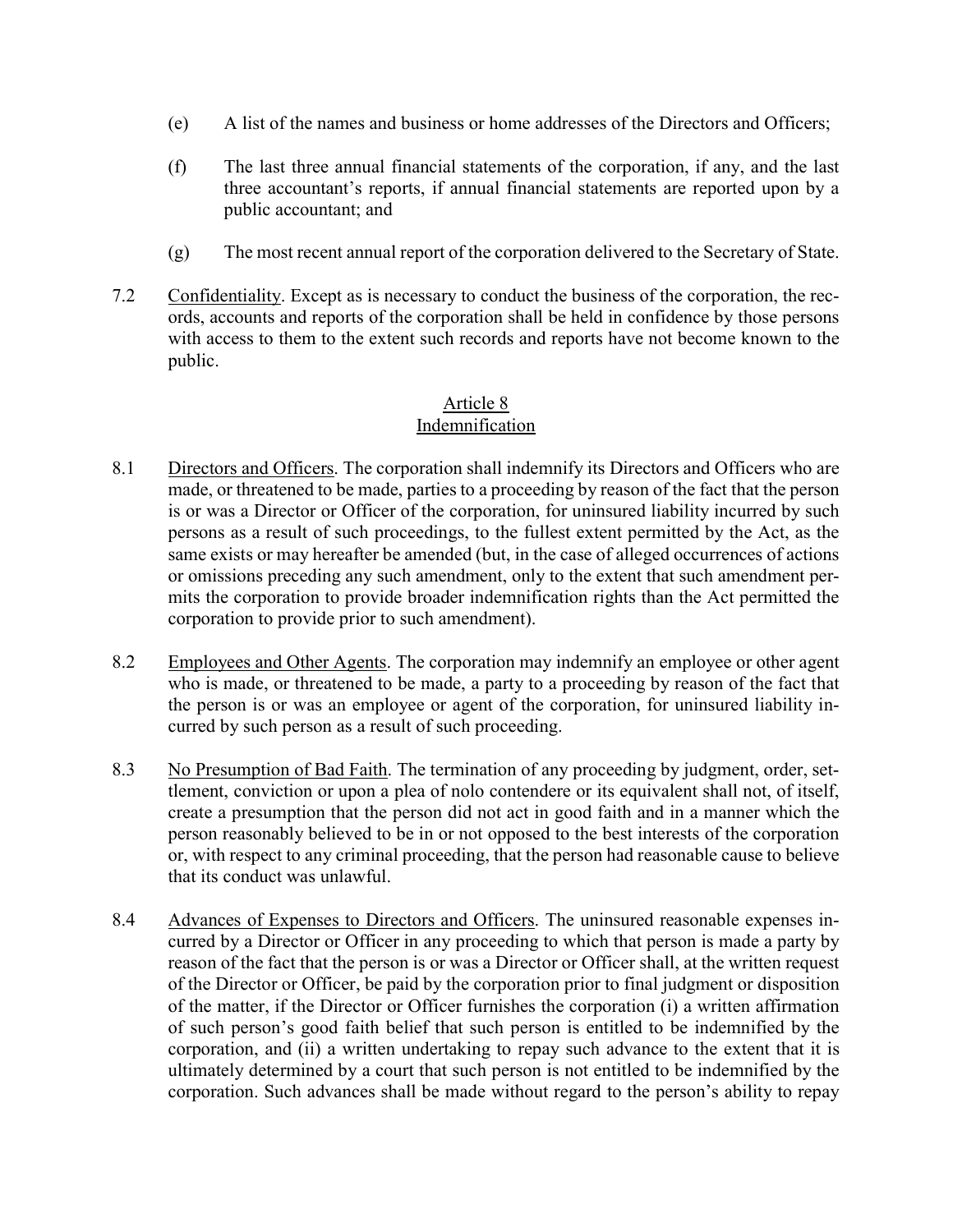such expenses and without advance determination of the person's ultimate entitlement to indemnification under this Article VIII or otherwise.

- 8.5 Witnesses. The corporation may indemnify a Director or Officer who appears as a witness in a proceeding at a time when the Director or Officer has not been made a party to the proceeding, for uninsured liability incurred by such person as a result of such proceeding.
- 8.6 Enforcement. Without the necessity of entering into an express contract, all rights to indemnification and advances to or on behalf of Directors and Officers under this Article VIII shall be deemed to be contractual rights and be effective to the same extent and as if provided for in a contract between the corporation and the Director or Officer who serves in such capacity at any time while these Regulations and relevant provisions of the Act and other applicable law, if any, are in effect. Any right to indemnification or advances granted by this Article VIII to a Director or Officer shall be enforceable by on or on behalf of the person holding such right in any court of competent jurisdiction if (i) the claim for indemnification or advances is improperly denied, in whole or in part, or (ii) no disposition of such claim is made within 90 days after a written request therefor. The claimant in such enforcement action, if successful in whole or in part, shall be entitled to be paid also the reasonable expense of prosecuting the enforcement claim. It shall be a defense to any such action (other than an action brought to enforce a claim for reasonable expenses incurred in connection with any proceeding in advance of its final disposition when the required affirmation and undertaking have been tendered to the corporation) that the claimant has not met the standards of conduct which make it permissible under the Act for the corporation to indemnify the claimant for the amount claimed, but the burden of proving such defense shall be on the corporation. Neither the failure of the corporation (including its Board of Directors or independent legal counsel) to have made a determination prior to the commencement of such action that indemnification of the claimant is proper in the circumstances because the claimant has met the applicable standard of conduct set forth in the Act, nor an actual determination by the corporation (including its Board of Directors or independent legal counsel) that the claimant has not met such applicable standard of conduct, by itself shall be a defense to the action or create a presumption that the claimant has not met the applicable standard of conduct.
- 8.7 Non-Exclusivity of Rights. The rights conferred on any person by this Article VIII shall not be exclusive of any other right which such person may have or hereafter acquire under any statute, provision of Articles of Incorporation, Regulations, agreement, vote of disinterested Directors or otherwise, both as to action in the person's official capacity and as to action in another capacity while holding office. The Board of Directors is specifically authorized to enter into individual contracts with any or all of the corporation's Directors, Officers, employees, or agents on behalf of the corporation respecting indemnification and advances, to the fullest extent permitted by the law. To the extent any such contract is more limited than the rights created by this Article VIII, the contract shall govern.
- 8.8 Survival of Rights. The rights conferred on any person by this Article VIII shall continue as to a person who has ceased to be a Director, Officer, employee or other agent and shall inure to the benefit of the heirs, executors and administrators of such person.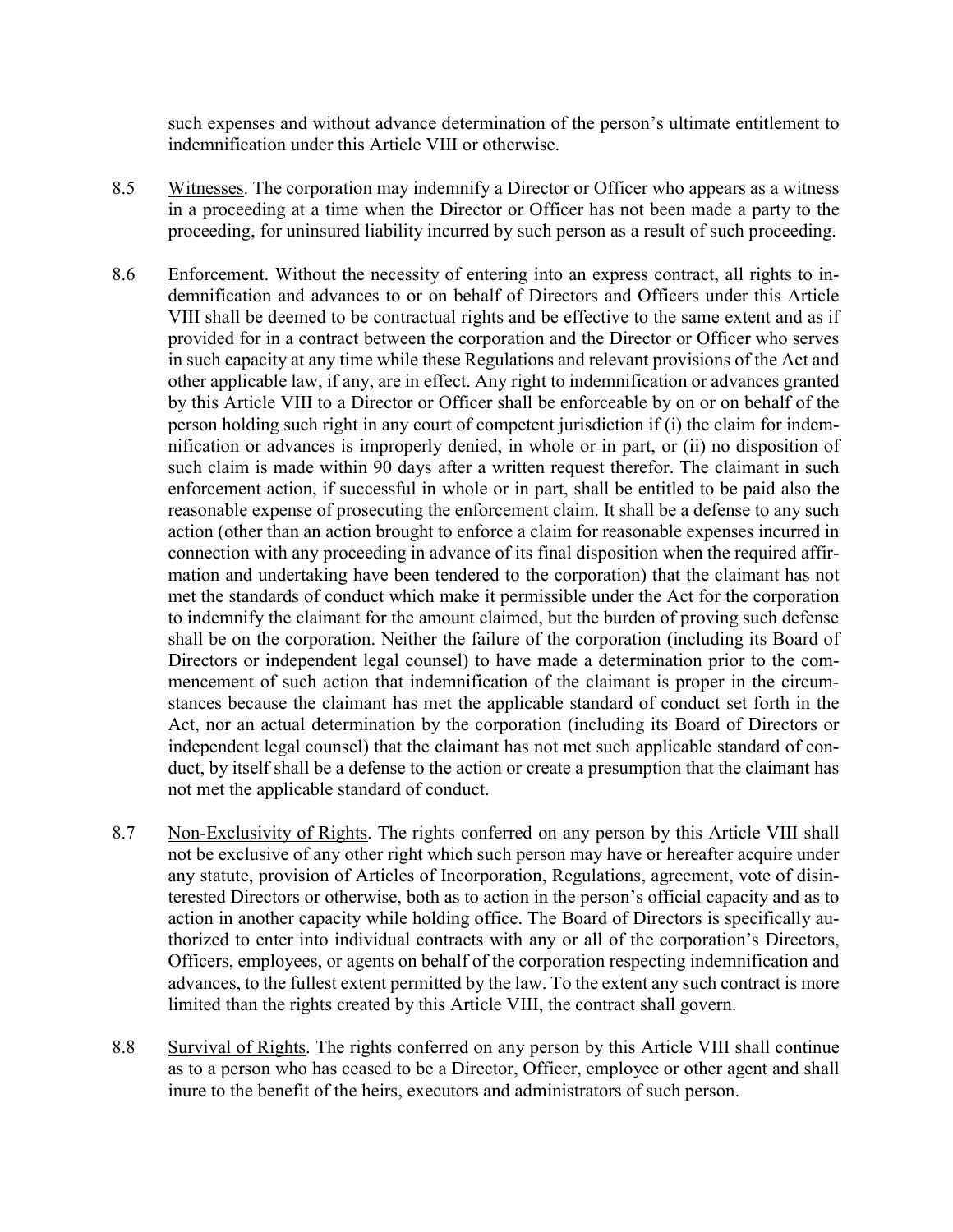- 8.9 Insurance. To the fullest extent permitted by the Act, the corporation, upon approval by the Board of Directors, may purchase insurance on behalf of any person required or permitted to be indemnified pursuant to this Article VIII or any contract. Any obligation or authorization of the corporation for payment of indemnity or advancement of expenses to or on behalf of a Director, Officer, employee, or other agent pursuant to any provision in this or other documents shall be extinguished to the extent there is enforceable insurance coverage for the same expenses or liabilities. If insurance coverage is disputed, the corporation shall advance any expenses and other payments required by this Article VIII upon assignment of the claim against the insurer for failure to provide or pay such amounts.
- 8.10 Amendment. Any repeal of this Article VIII shall operate only prospectively and no repeal or modification hereof shall adversely affect the rights under this Article VIII in effect at the time of the alleged occurrence of any action or omission to act that is the cause of any proceeding against any agent of the corporation.
- 8.11 Savings Clause. If any portion of this Article VIII is invalidated on any ground by any court of competent jurisdiction, the corporation shall retain the obligation or power to indemnify each Director, Officer, or other agent to the fullest extent permitted by any applicable portion of this Article VIII that shall not have been invalidated, or by any other applicable law.
- 8.12 Certain Definitions. For purposes of this Article VIII, the terms Director, expenses, liability, Officer, party and proceeding shall have the meanings ascribed to such terms in ORS 65.387 as in effect as of the date these Regulations are adopted.

## Article 9 Distribution of Assets Upon Dissolution

The assets of the corporation are irrevocably dedicated to charitable and educational purposes, and no part of the assets of the corporation shall ever inure to the benefit of any Director, Officer or other individual having a personal or private interest in the activities of the corporation. Upon the dissolution of the corporation, the assets of the corporation remaining after payment, or provision for payment, of all of the debts and liabilities of the corporation shall be distributed to one or more organizations selected by the Board of Directors; provided, however, that any such organization must be exempt from taxation under Section  $501(c)(3)$  of the Code at the time of the distribution.